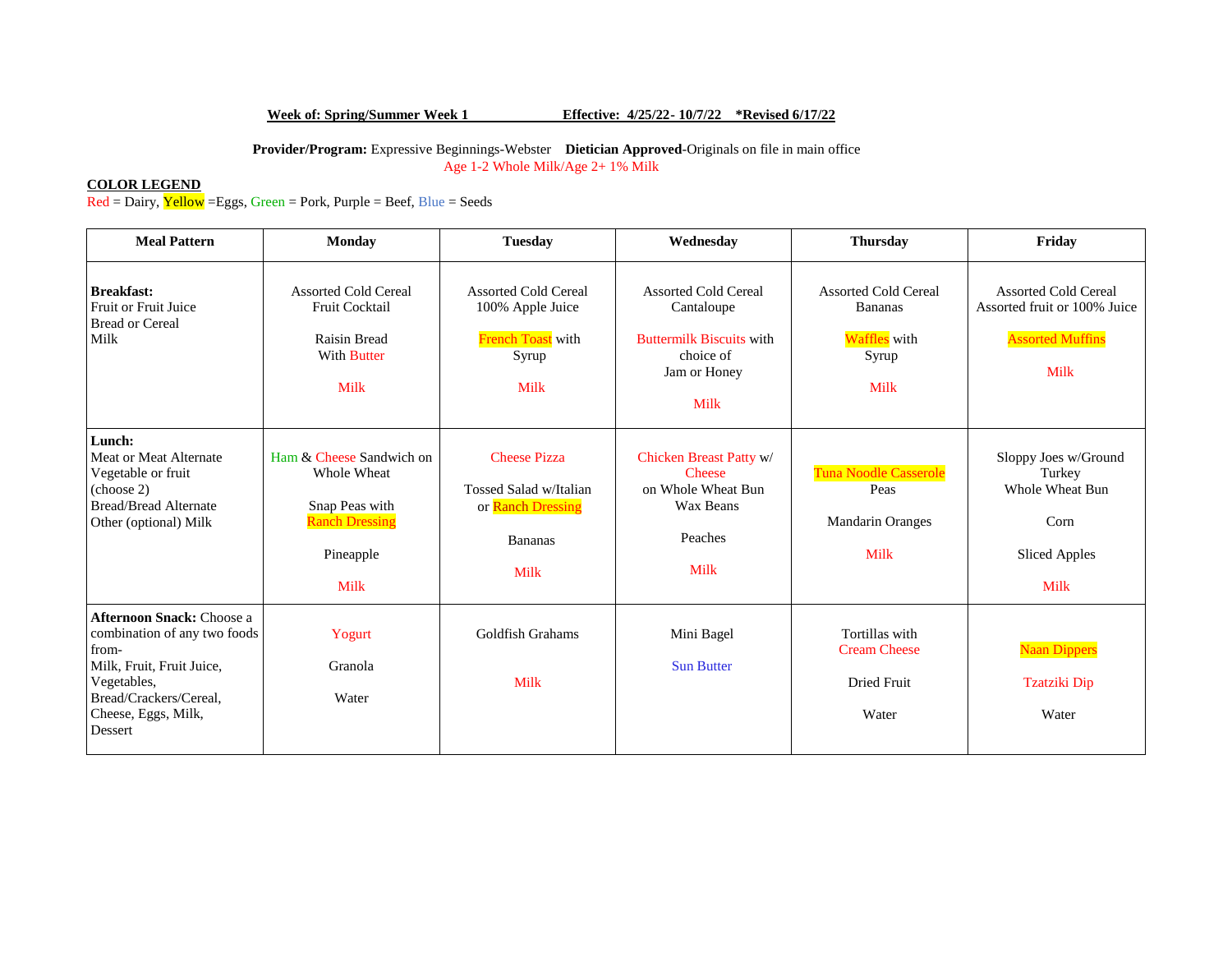### **Week of: Spring/Summer Week 2 Effective: 4/25/22- 10/7/22 \*Revised 6/17/22**

 **Provider/Program:** Expressive Beginnings Dietician Approved-Originals on file in main office Age 1-2 Whole Milk/Age 2+ 1% Milk

## **COLOR LEGEND**

 $\overline{Red = \text{Dairy}, \text{Yellow}} = Eggs, Green = \text{Port}, \text{purple} = \text{Beef}, \text{Blue} = \text{Seeds}$ 

| <b>Meal Pattern</b>                                                                                                                                                                                             | <b>Monday</b>                                                                                                                                                                                                                                     | <b>Tuesday</b>                                                                                                                                                                                                                  | Wednesday                                                                                                                                                                                        | <b>Thursday</b>                                                                                                                                      | Friday                                                                                                                                                                                                                                    |
|-----------------------------------------------------------------------------------------------------------------------------------------------------------------------------------------------------------------|---------------------------------------------------------------------------------------------------------------------------------------------------------------------------------------------------------------------------------------------------|---------------------------------------------------------------------------------------------------------------------------------------------------------------------------------------------------------------------------------|--------------------------------------------------------------------------------------------------------------------------------------------------------------------------------------------------|------------------------------------------------------------------------------------------------------------------------------------------------------|-------------------------------------------------------------------------------------------------------------------------------------------------------------------------------------------------------------------------------------------|
| <b>Breakfast:</b><br>Fruit or Fruit Juice<br><b>Bread or Cereal</b><br>Milk<br>Lunch:<br>Meat or Meat Alternate<br>Vegetable or fruit<br>(choose 2)<br><b>Bread/Bread Alternate</b><br>Other (optional)<br>Milk | <b>Assorted Cold Cereal</b><br>Raisins<br>Whole Wheat Bagel<br>With Cream Cheese or<br><b>Sun Butter</b><br>Milk<br>Popcorn Chicken<br>Tossed Salad w/ Italian or<br><b>Ranch Dressing</b><br><b>Whole Wheat Dinner Roll</b><br>Pineapple<br>Milk | <b>Assorted Cold Cereal</b><br>100% Orange Juice<br><b>French Toast Sticks</b> with<br>syrup<br>Sausage<br><b>Milk</b><br><b>Enchilada Casserole</b><br>With Ground Turkey<br>Cheese, Tortillas<br>Corn<br>Pears<br><b>Milk</b> | <b>Assorted Cold Cereal</b><br><b>Bananas</b><br>Yogurt<br>Granola<br><b>Milk</b><br>Hamburger/Cheeseburger on<br>Whole Wheat Bun<br><b>Tater Tots</b><br><b>Mandarin Oranges</b><br><b>Milk</b> | <b>Assorted Cold Cereal</b><br><b>Mixed Berries</b><br>Pancakes<br>with Syrup<br>Milk<br>Macaroni & Cheese<br>Broccoli<br><b>Fruit Salad</b><br>Milk | <b>Assorted Cold Cereal</b><br>Assorted fruit or 100% Juice<br>English Muffins with<br><b>Jam or Sun Butter</b><br>Milk<br>Turkey & Cheese<br>Sandwich on<br>Whole Wheat<br>Fresh Green Beans with<br><b>Ranch Dip</b><br>Peaches<br>Milk |
| <b>Afternoon Snack: Choose a</b><br>combination of any two foods<br>from-<br>Milk, Fruit, Fruit Juice,<br>Vegetable,<br>Bread/Crackers/Cookies/<br>Cereal, Cheese, Eggs,<br>Milk, Dessert                       | <b>Rice Cakes</b><br>Applesauce<br>Water                                                                                                                                                                                                          | <b>Colby-Jack Cheese Cubes</b><br><b>Ritz Crackers</b><br>Water                                                                                                                                                                 | Multi-Grain Cheerios<br><b>Dried Fruit</b><br>Water                                                                                                                                              | Apple Wrap<br><b>With Sun Butter</b><br>Water                                                                                                        | <b>Teddy Grahams</b><br><b>Bananas</b><br>Water                                                                                                                                                                                           |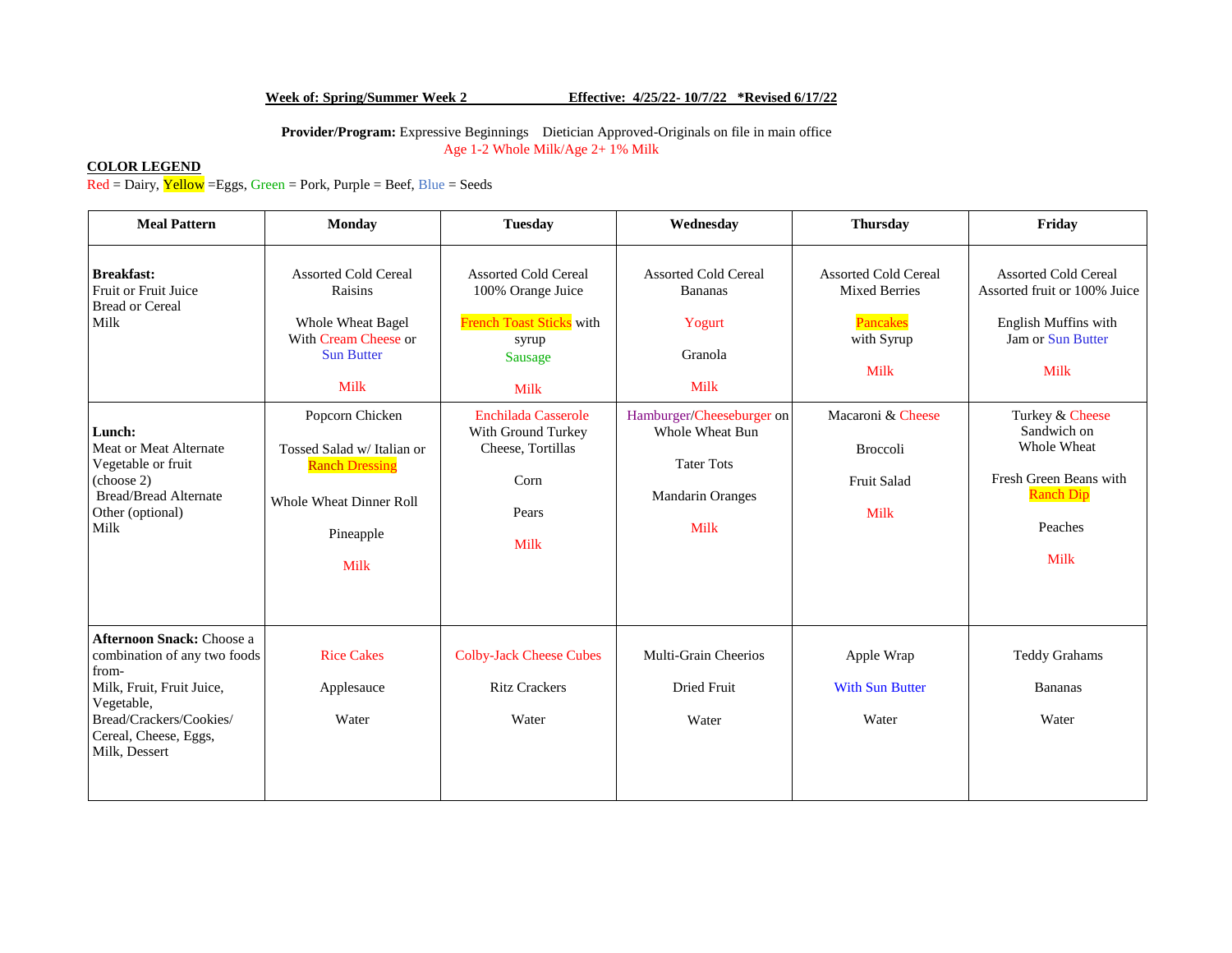# **Week of: Spring/Summer Week 3 Effective: 4/25/22- 10/7/22 \*Revised 6/17/22**

 **Provider/Program:** Expressive Beginnings Dietician Approved-Originals on file in main office Age 1-2 Whole Milk/Age 2+ 1% Milk

## **COLOR LEGEND**

 $\overline{Red = \text{Dairy}, \text{Yellow}} = Eggs, Green = \text{Port}, \text{purple} = \text{Beef}, \text{Blue} = \text{Seeds}$ 

| <b>Meal Pattern</b>                                                                                                                                                                    | <b>Monday</b>                                                                                      | <b>Tuesday</b>                                                                                                      | Wednesday                                                                                                                    | <b>Thursday</b>                                                                                                          | Friday                                                                                         |
|----------------------------------------------------------------------------------------------------------------------------------------------------------------------------------------|----------------------------------------------------------------------------------------------------|---------------------------------------------------------------------------------------------------------------------|------------------------------------------------------------------------------------------------------------------------------|--------------------------------------------------------------------------------------------------------------------------|------------------------------------------------------------------------------------------------|
| <b>Breakfast:</b><br>Fruit or Fruit Juice<br><b>Bread or Cereal</b><br>Milk                                                                                                            | <b>Assorted Cold Cereal</b><br>Peaches<br><b>Raisin Bread</b><br><b>With Butter</b><br><b>Milk</b> | <b>Assorted Cold Cereal</b><br><b>Bananas</b><br><b>French Toast</b> with<br>Syrup<br><b>Milk</b>                   | <b>Assorted Cold Cereal</b><br>Mango<br><b>Buttermilk Biscuits with</b><br>choice of<br>Jam or Honey<br><b>Milk</b>          | <b>Assorted Cold Cereal</b><br>100% Orange Juice<br><b>Waffles</b><br>with Syrup<br>Milk                                 | <b>Assorted Cold Cereal</b><br>Assorted Fruit or 100% Juice<br><b>Assorted Muffins</b><br>Milk |
| Lunch:<br>Meat or Meat Alternate<br>Vegetable or fruit<br>(choose 2)<br><b>Bread/Bread Alternate</b><br>Other (optional)<br>Milk                                                       | Turkey Hot Dog on<br>Whole Wheat Bun<br><b>Baked Beans</b><br><b>Mandarin Oranges</b><br>Milk      | Meatballs<br>With Tomato Sauce<br>Garlic Breadstick<br>Tossed Salad w/Italian<br>Or Ranch Dressing<br>Pears<br>Milk | <b>Lunchable Day</b><br>Bologna, Cheese<br><b>Ritz Crackers</b><br><b>Baby Carrots</b><br>w/ Ranch Dip<br>Applesauce<br>Milk | <b>Cheese Quesadilla</b><br><b>With Sour Cream</b><br>Fresh Green Beans w/<br><b>Ranch Dip</b><br>Fruit Cocktail<br>Milk | <b>Cheese Pizza</b><br>Tomato & Cucumber<br>Salad<br>w/Italian Dressing<br>Melon<br>Milk       |
| <b>Afternoon Snack: Choose a</b><br>combination of any two foods<br>from-<br>Milk, Fruit, Fruit Juice,<br>Vegetable, Bread/Crackers/<br>Cookies/Cereal, Cheese,<br>Eggs, Milk, Dessert | Wheat Tortilla<br><b>Sun Butter</b><br>Water                                                       | Soft Pretzel<br><b>Honey Mustard</b><br>100% Fruit Juice                                                            | Assorted<br><b>Graham Crackers</b><br>Milk                                                                                   | Yogurt<br>Bananas<br>Water                                                                                               | <b>Cheese Its</b><br>Raisins<br>Water                                                          |